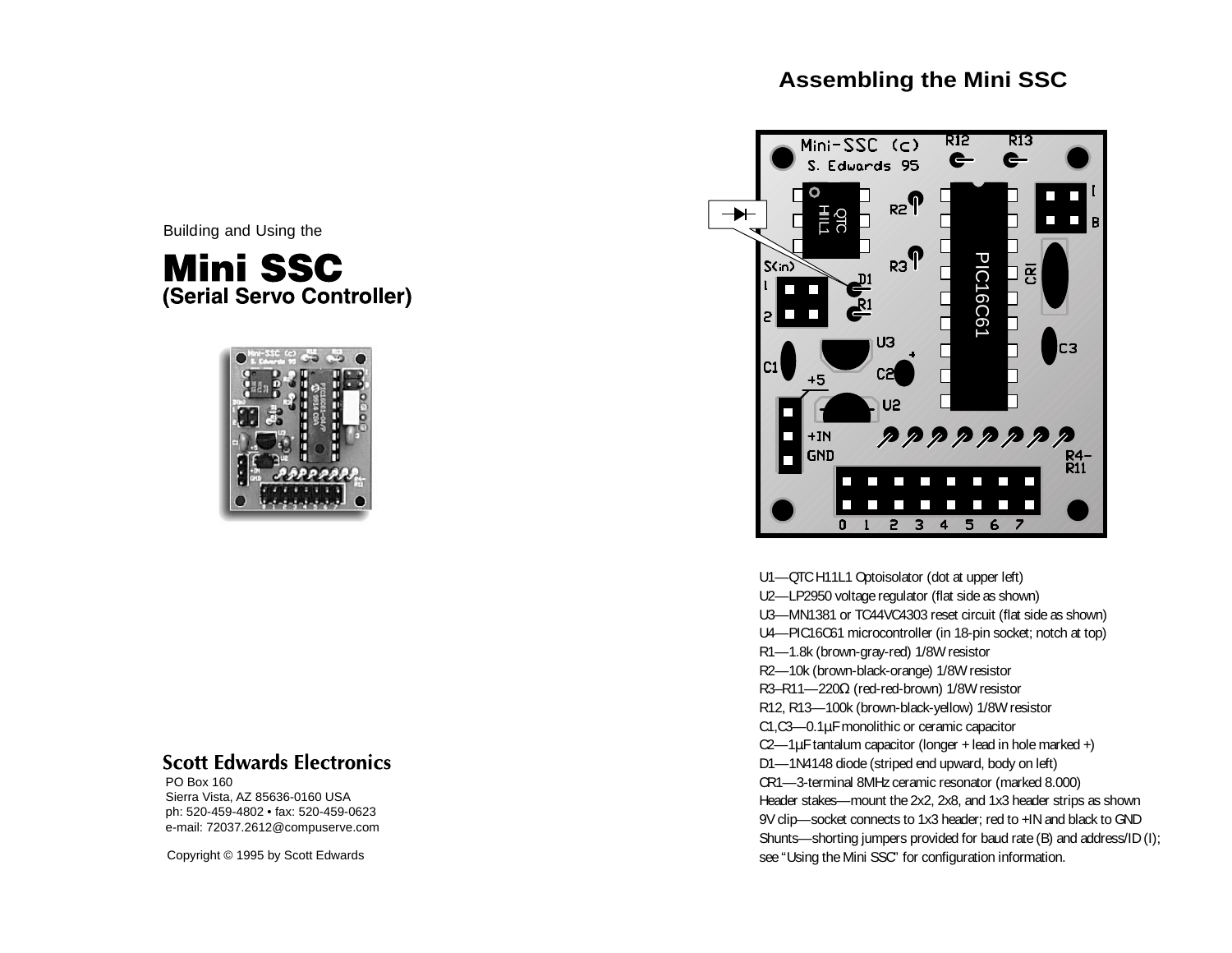# **Using the Mini SSC (Serial Servo Controller)**

The Mini SSC is a module that controls eight servos according to instructions received over a 2400- or 9600-baud serial connection. The Mini SSC is serially addressable, so up to 32 units can share one serial line to control 256 servos.

Although the examples below concentrate on the BASIC Stamp, the Mini SSC may be directly connected to any RS-232 data source at 2400 or 9600 baud (no parity, 8 data bits, 1 stop bit). PC-specific hookup instructions appear later in this booklet, but PC users should at least skim the Stamp writeup below in order to get familiar with the Mini SSC.

## **Configuring the Mini SSC**

The default configuration of the Mini SSC is 2400-baud communication and a serial address (ID) of 0 (zero). The configuration header is at the upper-right corner of the Mini SSC circuit board. Installing a jumper on the posts marked B sets the unit for 9600-baud communication; a jumper at I changes the ID to 1 (one). The ID number sets the range of servo addresses according to the formula (ID x 8) + servo. For instance, if the ID is 1 (jumper installed), and you want to address the servo connected to output 3, you would send  $11$   $[(1x8) + 3]$  as the servo number. If your system expands beyond two Mini SSCs, you may order additional units with different IDs.

## **Connecting the Mini SSC**

The BASIC Stamp or other serial device connects to the posts marked S(in) 1 and 2 located on the left edge of the circuit board as shown at right. This connection assumes that the Stamp is set for "inverted" serial data as described in the programming section below, and will also work with other inverted data sources, such as a PC serial port.



The diagram below shows how to connect servos to the Mini SSC. Most servos require 4.8 to 6 Vdc from a source capable of delivering peak currents of several amperes per servo. Four-packs of Nicad or alkaline C or D cells are perfect. The Mini SSC can be powered by its own 9V battery, the Stamp's battery, or any supply that can consistently deliver 6 to 15 volts DC. If you use the Stamp's battery, make sure to connect ground to both the power ground (marked gnd) and pin 1 of the S(in) header.



Note that it's best not to use the same power supply for the servos and Mini SSC. Under load, the servos may draw down the supply voltage. This would cause the Mini SSC to reset, losing servo position data.

Servos come with several different connector styles. The simplest way to make them compatible with the Mini SSC is to remove the existing connector and replace it with header sockets that fit the Mini SSC's 0.025" square posts. See the Hints section for more information.

### **Programming the Mini SSC**

To command a servo to a new position requires sending three bytes at the appropriate serial rate (2400 or 9600 baud, N81). These bytes consist of:

**byte 1:** <sup>255</sup> **byte 2:** servo (0-254) **byte 3:** position (0-254)

Note that these must be sent as individual byte values, not as text representations of numbers as you might type at a terminal. Sending numbers as byte values in PBASIC simply requires that you omit any text-formatting functions (# for the BS1; dec, hex, ?, etc. for the BS2). In other BASICs, use the chr\$ function to convert numbers to bytes; see the PC-specific section. Here's a line of BS1 PBASIC that sends servo 4 to position 50:

Serout 0,N2400,(255,4,50) ' Servo 4 to position 50.

The line above assumes that Stamp pin 0 is connected to S(in) 2 as shown on the previous page. Note that the Mini SSC's serial protocol requires the byte 255 to be sent as a marker indicating the start of a servo instruction. Next comes the servo number, followed by the position value (0 through 254).

The servo number and position value may, of course, be determined by variables:

Serout 0,N2400,(255,b2,b3)

That line will send the servo whose number is stored in the byte variable b2 to the position stored in byte variable b3. Using variables, you can use the Stamp's math, logic, table, and looping operators to determine which servos to send to what positions. For example, here's a pair of For/Next loops that cycle all eight servos back and forth:

#### Again:

| for $b3 = 0$ to 254            | ' Positions 0 to 254.           |
|--------------------------------|---------------------------------|
| for $b2 = 0$ to 7              | ' All 8 servos.                 |
| Serout 0, N2400, (255, b2, b3) | ' Send servo b2 to position b3. |
| next b2                        |                                 |
| next b3                        |                                 |
| Goto Aqain                     | ' Endless loop.                 |

If you run this example, try changing the first for statement by adding different step values, like so:

for  $b3 = 0$  to  $254$  step 10  $\hspace{1.5cm}$  ' Positions 0 to  $254$ .

The servos will move through the position range much more rapidly than before, in choppy steps. Keep this in mind as you write your own programs for the Mini SSC you can trade off smoothness and speed to achieve the exact results you need.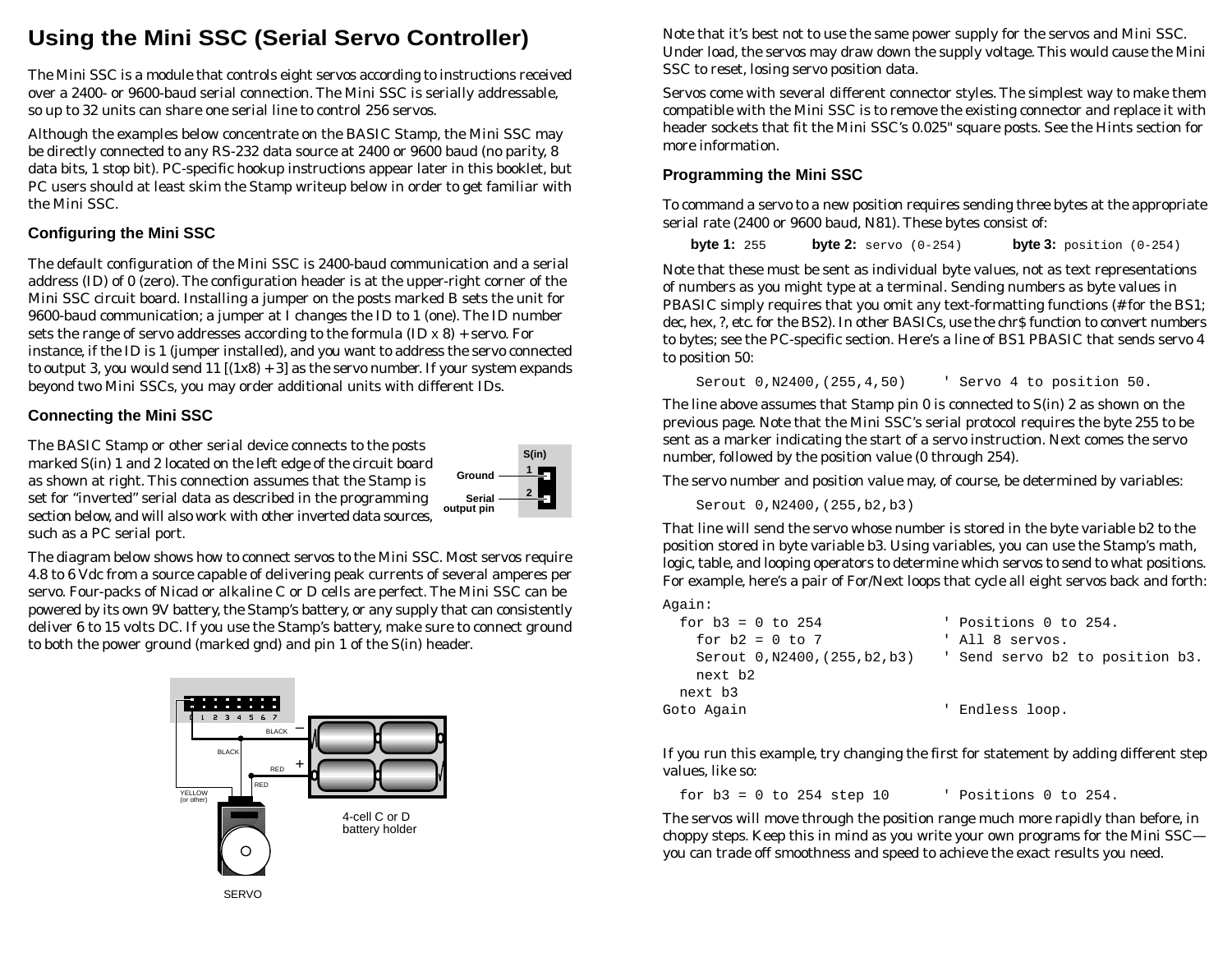#### **Hints on using the Mini SSC**

• You can conveniently connect servos and other devices to the Mini SSC's header posts (and the posts on the Stamp and lots of other electronic devices) using crimp-on sockets, as shown at right. The sockets are available from Jameco (phone: 1-800-831-4242 or 1-415-592-8097; fax: 1-415- 592-2503) as part number 100765. A tool, part number 99442, makes the crimping job easy. Jameco also carries plastic housings that align the sockets at standard 0.1" intervals, such as part number 100811. An excellent alternative is to cover the individual header sockets with pieces of heat-shrink tubing.

• Futaba J connectors used on many servos already have sockets installed, but they must be removed from their plastic housing. To do this, just pry up the fingers on the side of the housing and slide the sockets out.

• When it is first powered up, the Mini SSC positions all servos to the center of their travel, the equivalent of sending each servo a position value of 127. If the starting positions of the servos are critical in your application, make sure that your program initializes all servos to their correct starting positions as soon as possible after startup. In some cases the starting positions of the servos are really critical (e.g., to prevent damage to a mechanism). In such cases, you should configure the mechanical linkages so that 127 is a safe starting position. If that's not possible, you may want to use a switch or relay to control power to the servos. Turn on servo power after your program initializes the Mini SSC to appropriate starting positions.

• The Mini SSC reads the baud-rate (B) and ID (I) configuration headers only when it is first powered up. If you change the jumper settings while the Mini SSC is on, the changes won't take effect until the power is turned off and back on.

• Up to nine Mini SSCs may be connected in parallel to a single Stamp pin. If your application requires driving more controllers, either use a separate Stamp I/O pin for each group of nine controllers, or add a buffer capable of driving at least 2 mA per connected Mini SSC.

• With multiple Mini SSCs, IDs can be set so that the servo numbers are sequential. For example, the servos of a Mini SSC with ID 0 are numbered 0 through 7; the servos of ID 1 are numbered 8 through 15. Mini SSC PICs with base IDs of 2 through 30 may be obtained from the manufacturer (address on cover) or by special order through the dealer from whom you purchased this unit.

• The Mini SSC printed circuit board features a top-layer ground plane and platedthrough hole construction. As a result, the mounting holes at the four corners of the board are grounded. Any wiring that should not short to ground shouldn't contact metal screws used in these mounting holes either.

• Terminal software generally cannot send instructions to the Mini SSC. The reason is that terminals send numeric values as strings of text. For example, when you type "255" on the screen, it is sent as three bytes; the ASCII character codes for the symbols "2", "5", and "5". The Mini SSC expects a single byte with all its bits set to 1; a byte value of 255. Some terminal programs can send these values, but only through a combination of keys or a special menu.

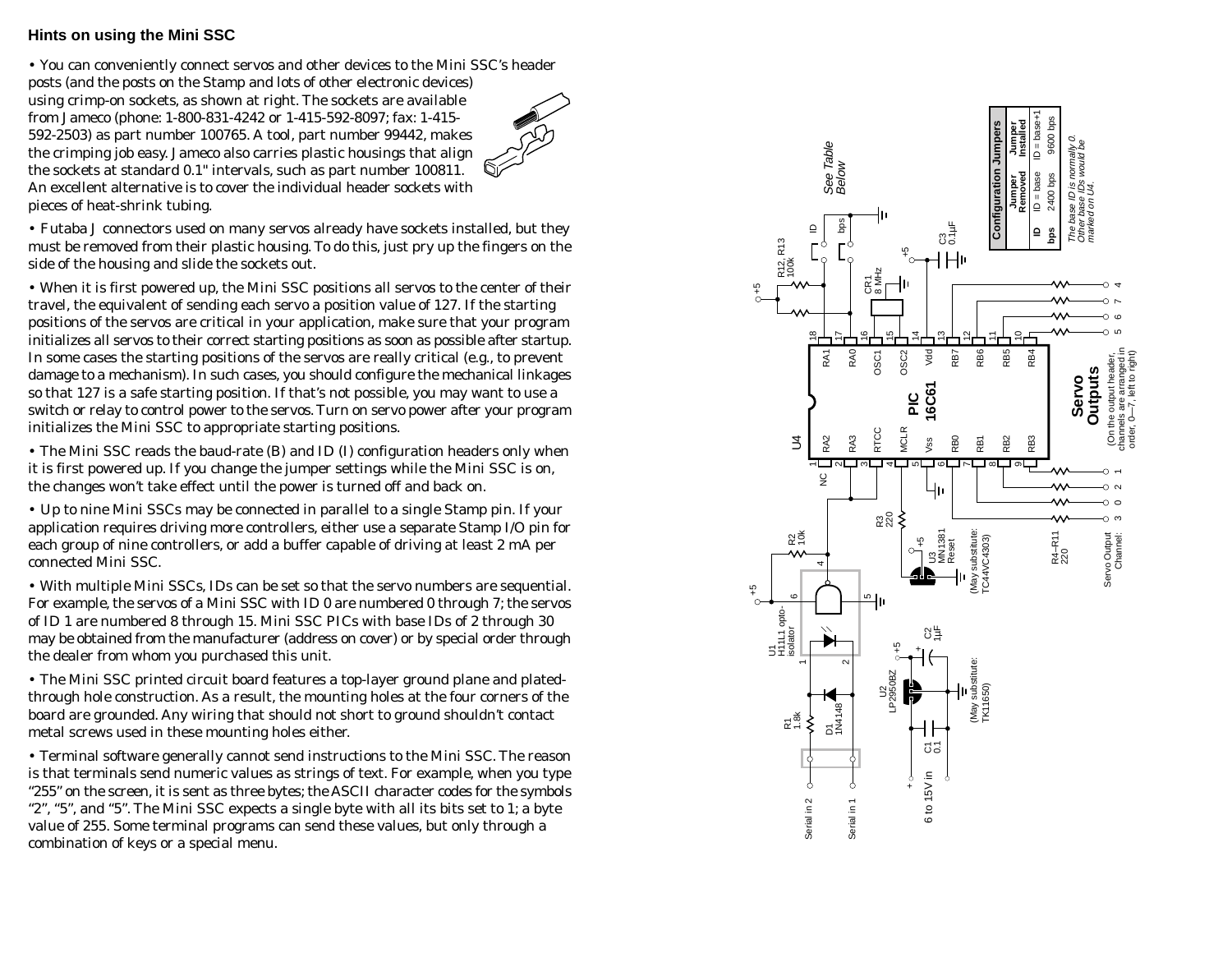#### **Listing 1a. BASIC Stamp I (BS1) Demonstration Program**

```
' Program: LEGS.BAS
' This program demonstrates servo control using the Mini SSC.
' It commands six servos through a simplified, insectile walking
' sequence. The servo identifiers and positions are stored in a
' pair of tables in the routine Servo_value.
SYMBOL steps = b0 ' Current place in step sequence.
SYMBOL servo = b3 ' Servo being addressed.
SYMBOL position = b4 ' Servo position value.
SYMBOL temp = b5 ' Temporary variable used in table lookup.
SYMBOL delay = w5 ' Delay between leg movements; controls speed.
let delay = 1000 \qquad ' 1 second between steps.
again:
 for steps = 0 to 13
    gosub servo_value ' Get the servo no. and position value.
   serout 0, n2400, (255, servo, position) ' Send to the SSC.
    if bit0 = 0 then skip_delay ' Delay after every 2nd xmission.
    pause delay
skip_delay:
  next steps
goto again ' Endless loop.
' Look up the servo number and position value. Since the same data is
' sent to two different servos, the position table is half the length
' of the servo table. Looking up the correct position entry requires
' dividing the step number by 2.
Servo_value:
  lookup steps,(1,4,0,2,1,4,0,2,3,5,1,4,3,5),servo
  let temp = steps/2
  lookup temp,(80,200,170,50,50,80,200),position
return
```
#### **Listing 1b. BASIC Stamp II (BS2) Demonstration Program**

' Program: LEGS.BS2

' This program demonstrates servo control using the mini SSC.

' It commands six servos through a simplified, insectile walking

' sequence. The servo identifiers and positions are stored in a

```
' pair of tables in the routine servo_value.
```

```
steps var byte ' Current place in step sequence.
oddStep var steps.lowbit ' Least-significant bit of step no.
servo var byte ' Servo being addressed.
position var byte ' Servo position value.
temp var byte ' Temporary variable used in table lookup.
delay var word ' Delay between leg movements; controls speed.
n96n con $4054 ' Baudmode for 9600 bps.
n24n con $418d ' Baudmode for 2400 bps.
delay = 1000 \qquad ' 1 second between steps.
```
again:

```
for steps = 0 to 13
    gosub servo_value ' Get servo no. and position value.
   serout 0, n24n, [255, servo, position] 'Send to SSC at 2400 baud.
   if oddStep = 0 then skip delay ' Delay every second xmission.
    pause delay
skip_delay:
   next
goto again ' Endless loop.
```

```
' Look up the servo number and position value. Since the same data is
' sent to two different servos, the position table is half the length
' of the servo table. Looking up the correct position entry requires
' dividing the step number by 2.
Servo_value:
  lookup steps, [1, 4, 0, 2, 1, 4, 0, 2, 3, 5, 1, 4, 3, 5], servo
   temp = steps/2
   lookup temp,[80,200,170,50,50,80,200],position
```
return